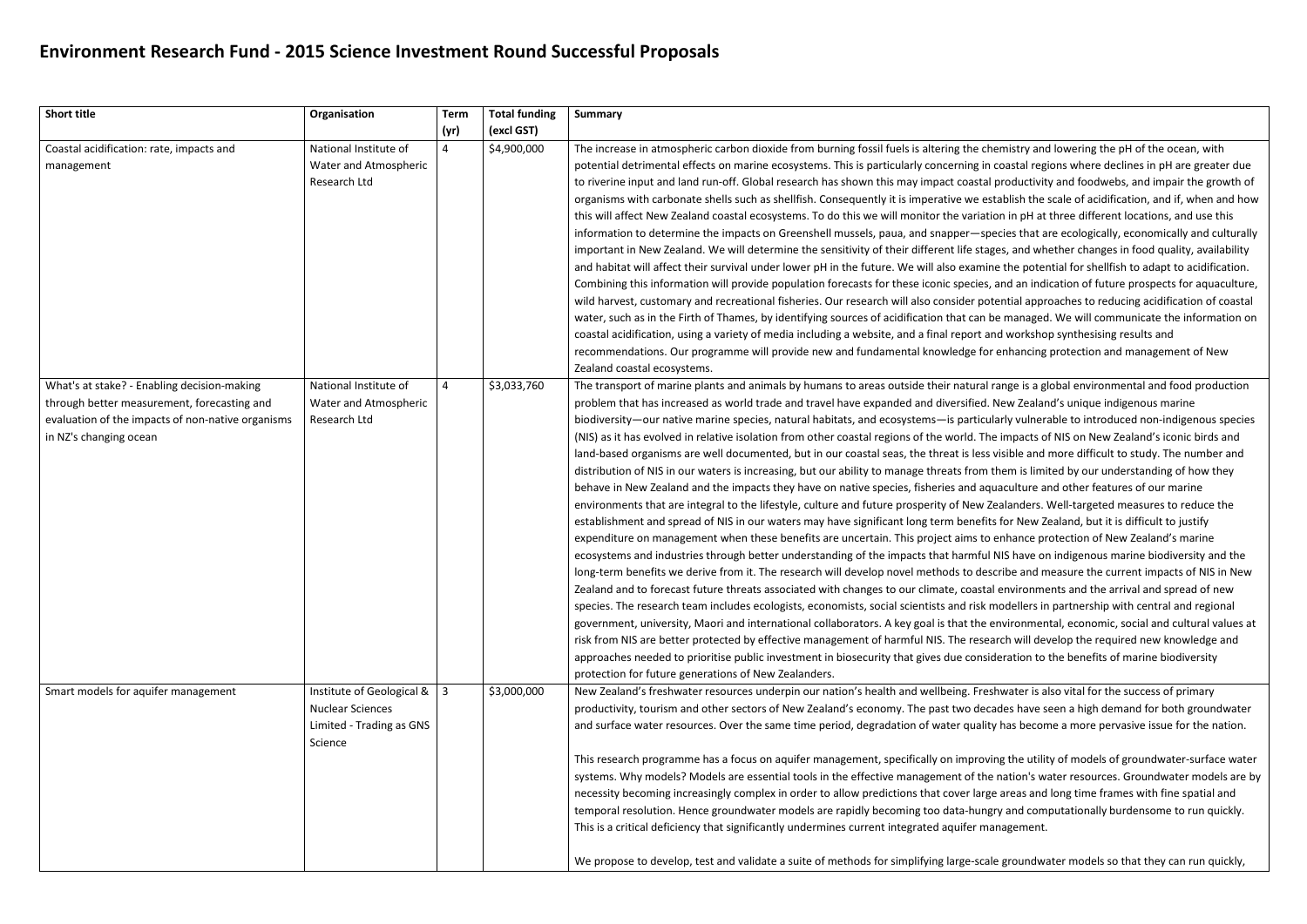|                                                                                                                           |                          |                |             | but without introducing biases or inaccuracies. Our approach will be based on innova<br>We will apply these techniques to simplify existing complex models from the Mataur<br>Ruamahanga (Wellington) catchments. In all cases, these models will include ground<br>water flow and the transport of key contaminants such as nitrate. Development of the<br>contribution to effective water allocation and limit setting.<br>The assembled project team includes experts from GNS Science, NIWA, ESR, Victoria<br>Mind and Land Water People Ltd.                                                                                                                                                                                    |
|---------------------------------------------------------------------------------------------------------------------------|--------------------------|----------------|-------------|--------------------------------------------------------------------------------------------------------------------------------------------------------------------------------------------------------------------------------------------------------------------------------------------------------------------------------------------------------------------------------------------------------------------------------------------------------------------------------------------------------------------------------------------------------------------------------------------------------------------------------------------------------------------------------------------------------------------------------------|
|                                                                                                                           |                          |                |             | End-user partners in the programme will include regional councils, Central Governm<br>input to the programme to define what type of model predictions are important, wh<br>scales, and how the predictions link to economic, ecosystem and socio-cultural outco<br>involved in the production of the research outputs. This will ensure that the simplifie<br>possible, so as to run most efficiently, but without losing the ability to accurately ma<br>nation.                                                                                                                                                                                                                                                                    |
| Understanding the groundwater conduits between<br>land and receiving waters - the key to effective<br>aquifer management. | Lincoln Agritech Limited | $\overline{3}$ | \$3,000,000 | New Zealand's freshwater resources are at a critical point; we cannot currently defin<br>ensure they are achieved in a defined time frame with any certainty. In particular, de<br>measures to achieve them (manage to limits), is the responsibility of regional counci<br>processes to carry out 'limit setting' and 'manage to limits', operated through comm<br>(Freshwater Management Unit). The committees are comprised of a wide range of c<br>However, to make good decisions these committees need robust data and processes<br>enhanced quantification of contaminant transfer from land (source) to freshwater re<br>assimilative capacity into account. This is key information that committees, regional<br>decisions. |
|                                                                                                                           |                          |                |             | This research will apply a Measure-Model-Manage (M3) framework to three case stu<br>and will model flows of nitrogen and phosphorus, both in terms of quantity and time<br>be used to create three types of model as well as methodologies and characteristics<br>applied broadly across New Zealand. An important type of model produced will be si<br>understanding of contaminant transfers through relevant pathways, and the uncerta<br>for decision making by all stakeholders, including regulatory authorities.<br>This programme will benefit all New Zealanders: the public, iwi, Government and the                                                                                                                       |
|                                                                                                                           |                          |                |             | These stakeholders will benefit from:<br>• improved long-term freshwater quality,<br>• water quality that specifically meets the kaitiaki needs of Maori,<br>• quicker and less expensive decision making by regional councils in developing reg<br>. maximised productive value from land balanced with sustainable freshwater for t                                                                                                                                                                                                                                                                                                                                                                                                |
| Enhancing the health and resilience of New<br>Zealand lakes                                                               | University of Waikato    | 4              | \$5,136,708 | The aim of this research is to increase the capability of decision makers and manager<br>resilience at a national scale, and to raise the level of knowledge about how lakes res<br>solutions. The research direction has been guided by the National Policy Statement f<br>managing lakes to limits set out in the National Objectives Framework. The research<br>improved national environmental reporting outlined in the Environmental Reporting<br>will deliver important environmental, social, cultural and economic benefits to New .<br>catchments, supporting prosperous, sustainable communities.                                                                                                                         |
|                                                                                                                           |                          |                |             | The research will help to optimise return on the major investments currently being n<br>create a transparent prioritisation process for selecting lakes and regions where maj                                                                                                                                                                                                                                                                                                                                                                                                                                                                                                                                                        |

rative mathematical techniques for model simplification. ra (Southland), Hauraki Plains (Waikato) and lwater and surface water components and address hese simple yet accurate models will make a major

University of Wellington, Market Economics, Earth in

ent, industry and iwi. These partners will provide crucial iere these predictions should apply, over what time omes. Several end-user partners will also be directly ed models we aim to develop will be as simple as ke the type of predictions that are important for the

ne acceptable values for water quality and quantity or efining acceptable water quality (limit setting), and ls. The councils are embarking on collaborative ittees established for each catchment or sub-catchment community-based representatives, including iwi. s; this programme will provide new understanding and eceiving bodies (receptor), taking lag times and authorities and the Government require to make good

udy areas, in Canterbury, the Waikato and Marlborough, . The targeted research in these case study areas will of catchment areas, which will allow the findings to be implified management models, which will convey inty level of this understanding, in a way that is useful

e agricultural and tourism sectors.

ional plans and decisions on resource consents, he community.

rs to achieve favourable outcomes for lake health and spond to environmental pressures and management for Freshwater Management (NPS-FM) which involves will contribute to the Government's proposal for Bill currently before Parliament. Healthy, resilient lakes Zealand and will reflect well-managed land use in

made in freshwater management in New Zealand. It will jor restoration actions can be targeted and effective.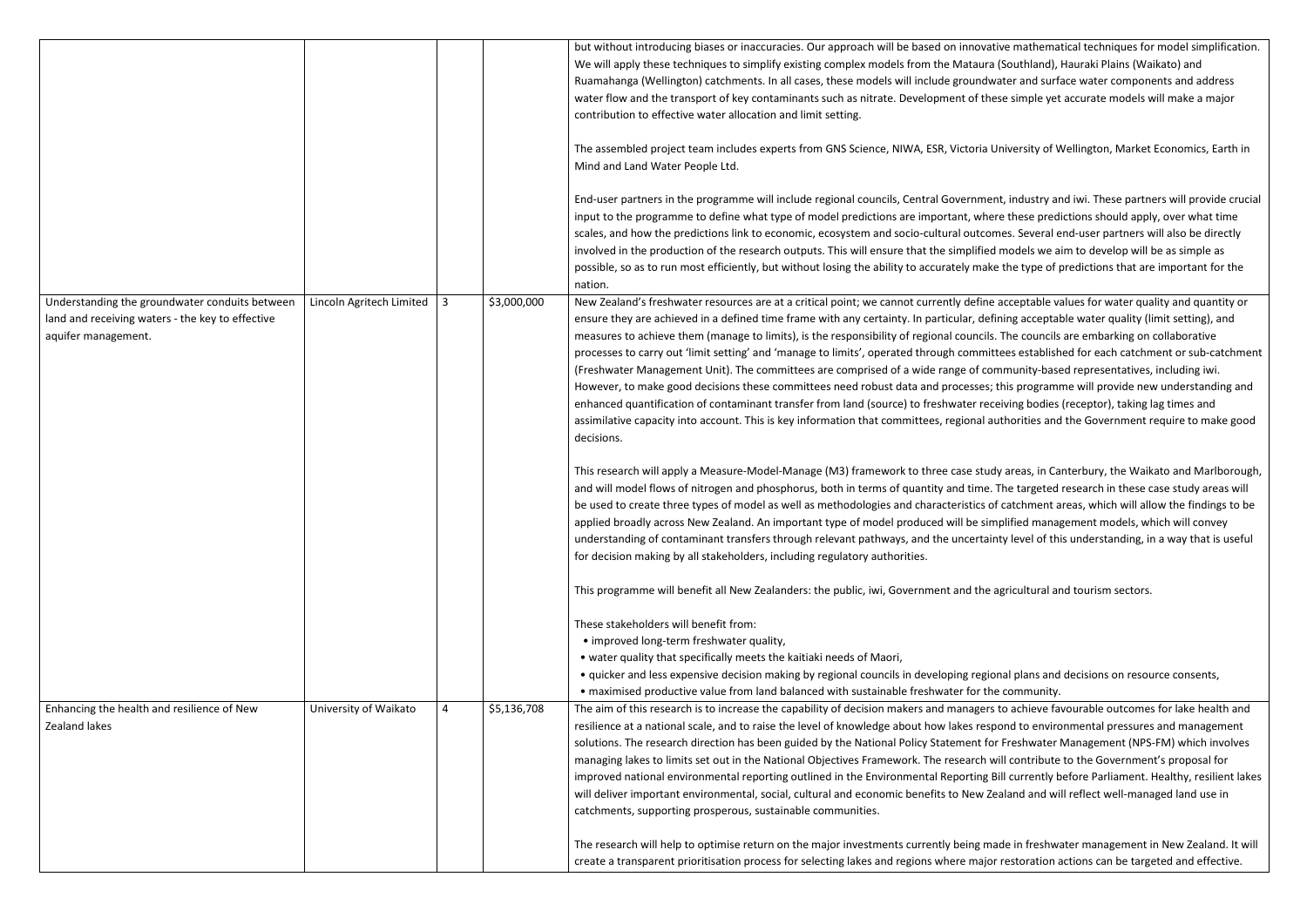|                                                                                                |                          |                |             | The research will also provide effective tools to help organisations, iwi and local communition                                                                                                                                                                                                                                                                                                                                                                                                                                                                                                                                                                                                                                                                                                                                                                                                                                                                                                                                                                                                                                                                                                                                                                                                                                               |
|------------------------------------------------------------------------------------------------|--------------------------|----------------|-------------|-----------------------------------------------------------------------------------------------------------------------------------------------------------------------------------------------------------------------------------------------------------------------------------------------------------------------------------------------------------------------------------------------------------------------------------------------------------------------------------------------------------------------------------------------------------------------------------------------------------------------------------------------------------------------------------------------------------------------------------------------------------------------------------------------------------------------------------------------------------------------------------------------------------------------------------------------------------------------------------------------------------------------------------------------------------------------------------------------------------------------------------------------------------------------------------------------------------------------------------------------------------------------------------------------------------------------------------------------|
|                                                                                                |                          |                |             | The research has three main focal areas:                                                                                                                                                                                                                                                                                                                                                                                                                                                                                                                                                                                                                                                                                                                                                                                                                                                                                                                                                                                                                                                                                                                                                                                                                                                                                                      |
|                                                                                                |                          |                |             | Firstly we aim to effectively communicate future scenarios of lake health and resilience to d<br>research task will be achieved with well-validated in-lake models coupled with new visualisation<br>management. These technologies will demonstrate how actions by these groups affect lake<br>responses to occur within lakes, and provide pathways to sustainable futures.                                                                                                                                                                                                                                                                                                                                                                                                                                                                                                                                                                                                                                                                                                                                                                                                                                                                                                                                                                 |
|                                                                                                |                          |                |             | Secondly, we will develop better, more cost-effective ways to monitor lake water quality an<br>pressure on and state of freshwater across New Zealand and the regions will demand smart<br>monitoring needs to take advantage of the opportunities provided by new tools such as in-s<br>different water quality variables in lakes, and remote sensors on satellites that can provide<br>quality at scales ranging from an individual lake up to whole of New Zealand.                                                                                                                                                                                                                                                                                                                                                                                                                                                                                                                                                                                                                                                                                                                                                                                                                                                                       |
|                                                                                                |                          |                |             | The third area of research involves the development, application and prioritisation of cost-e<br>achieve management goals for lake ecosystems. There is a pressing need for long-term, sust<br>the range of short term interventions, and for understanding how these should be sequence<br>responsive to intervention. Long-term interventions that will be tested include manipulating<br>manipulating habitats to enhance the abundance of taonga (treasured) species, and actions                                                                                                                                                                                                                                                                                                                                                                                                                                                                                                                                                                                                                                                                                                                                                                                                                                                         |
|                                                                                                |                          |                |             | The outcome of this research will be widespread improvements in knowledge and capability<br>from policies to direct management interventions) aimed at achieving environmental limits.                                                                                                                                                                                                                                                                                                                                                                                                                                                                                                                                                                                                                                                                                                                                                                                                                                                                                                                                                                                                                                                                                                                                                        |
| Oranga Taiao, Oranga Tangāta - Knowledge and<br>toolsets to support co-management of estuaries | <b>Massey University</b> | $\overline{4}$ | \$4,400,000 | The central objective of the research is to empower iwi/hapu to be strong partners in the co<br>improved knowledge/tools/processes. This four-year programme has the following phases:<br>enhanced web-enabled Estuarine Cultural Health Index (ECHI), with an oral history critical e<br>can be integrated into contemporary coastal co-management; Phase 2 - Ecological Knowled<br>ecosystem health, resilience and functioning; Phase 3 - Integrative Spatial Planning Tool (IS<br>spatially-explicit environmental, economic, cultural, land use and estuarine ecology informa<br>be a world first. Tauranga Harbour will be our test-bed, with tools/knowledge/processes rea<br>hapu/iwi and other ecosystem types, particularly coastal, through our deliberate benefit-tra<br>programme are: Manaaki Te Awanui Trust, Cawthron Institute, Massey University, Universit<br>Economics Ltd. Bremen University will provide sophisticated ecological monitoring tools.                                                                                                                                                                                                                                                                                                                                                                     |
|                                                                                                |                          |                |             | The outcome benefits to NZ are, firstly, improved estuarine ecosystem health, resilience and<br>understanding, knowledge, analysis and indicators for estuarine ecosystems. As an example<br>restoration, catalysed by our research, will deliver an estimated ecosystem service value of<br>be enhanced by generic ecological modelling templates/standard values and by developing<br>using the Cawthron-administered Estuarine Monitoring Protocol database. Secondly, enhan<br>outcomes are beyond quantification, but incredibly important to cultural survival and well-b<br>Kaupapa will enable transformative strategies for restoring the wellbeing of Tauranga iwi/ha<br>cultural-ecological resilience of iwi/hapu around NZ. Third, empowered iwi/hapu co-manag<br>is important for establishing a practical role-model of how iwi/hapu can become a strong co<br>mix of both Matauranga Maori and Western science/academic approaches and tools develo<br>policies for estuaries. The evidence base for integrated planning of estuaries will be greatly<br>Tool to rigorously evaluate future development options. No such tool exists in NZ, resulting<br>outcomes. Better legal evidence in RMA Section 32 analysis. The tool will significantly impro<br>analysis, for legal evidence required by changes to RMA Section 32. |

## Interalien will also provide to the velights. The initimits or  $n = 1$

nce to decision makers, iwi and local communities. This risualisation tools, enabling prioritisation of sites for ect lake health and resilience, the lag times for

ality and biodiversity. New initiatives in reporting the d smarter, more focused approaches to monitoring. The h as in-situ sensors which can continuously record brovide historical records of changes in lake water

of cost-effective in-lake interventions required to rm, sustainable intervention approaches to complement equenced in priority lakes; those most in need and most pulating undesirable changes in lake food webs, actions to deal with contaminant legacies in lakes.

Ipability of stakeholders to prioritise actions (ranging

in the co-management of estuaries, by providing ohases: Phase 1 – Matauranga Maori focusing on an ritical enquiry of local iwi/hapu knowledge and how this Inowledge, Modelling and Indicators of estuarine Fool (ISPT). A hybrid GIS-modelling system will integrate information. The development of this planning tool will sses readily transferred to other regions, other nefit-transfer strategy. Research partners of this Iniversity of Waikato, WakaDigital Ltd and Market

ence and functioning by the provisioning of improved example, plausible estuarine seagrass alue of \$135 million/pa after 10yrs. Benefit-transfer will eloping nationally-relevant indicators for all NZ estuaries enhanced mana for participating iwi/hapu. These. d well-being of iwi/hapu. Reclaiming hapu Maori a iwi/hapu, a process that can inform the integrative -management of estuaries/other ecosystem types. This rong co-management partner by using an appropriate developed in our research. Fourth, better plans and greatly improved using our Integrated Spatial Planning esulting in piecemeal planning with sub-optimal y improve quantitative analyses, such as cost benefit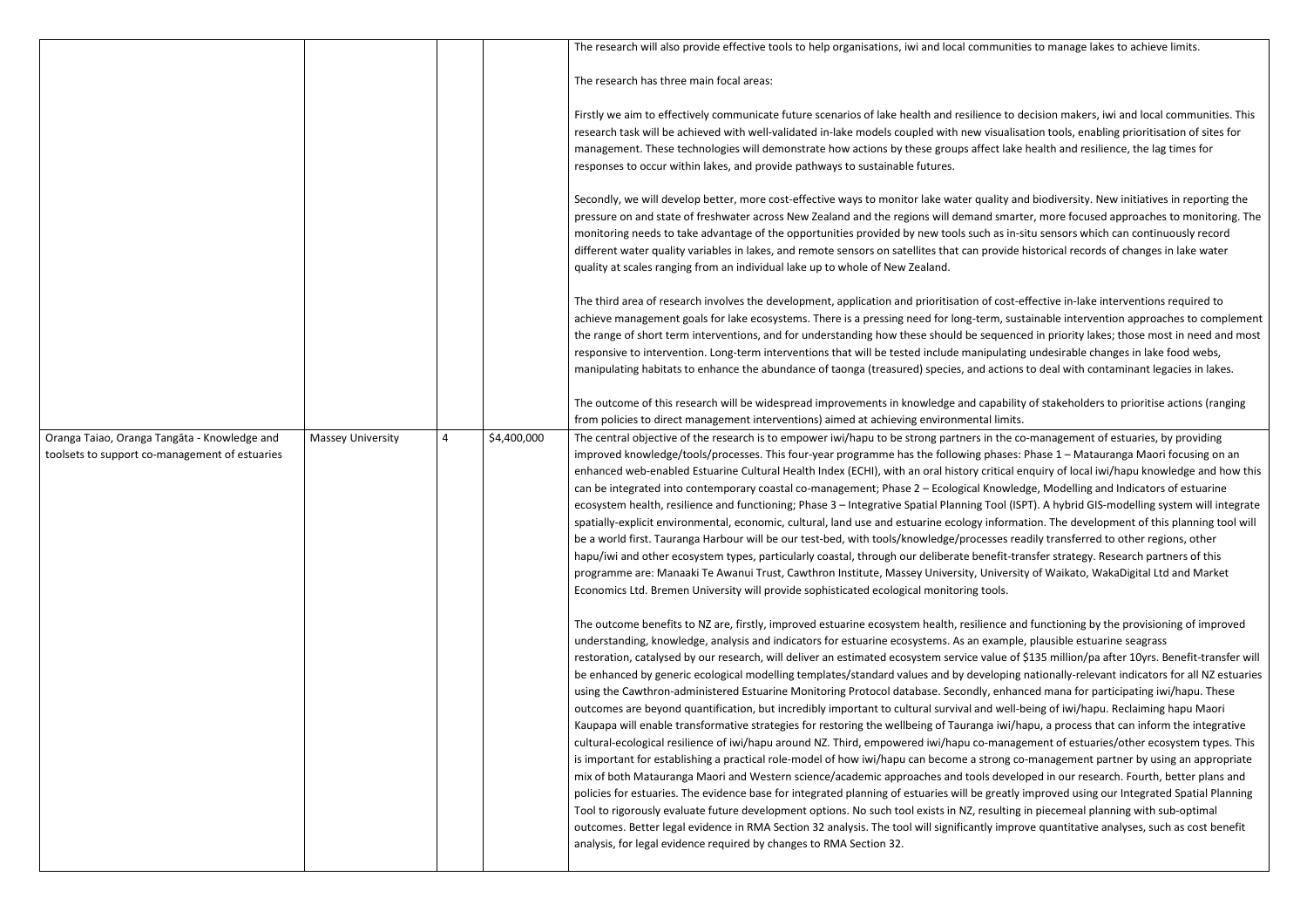| Making SENZS: richer decisions for engaged                                                                           | AgResearch Limited    | 3 | \$2,400,000 | This programme addresses the issue of making sound environmental decisions wher                                                                                                                                                                                                                                                                                                                                                                 |
|----------------------------------------------------------------------------------------------------------------------|-----------------------|---|-------------|-------------------------------------------------------------------------------------------------------------------------------------------------------------------------------------------------------------------------------------------------------------------------------------------------------------------------------------------------------------------------------------------------------------------------------------------------|
| communities                                                                                                          |                       |   |             | cultural and social demands. This issue is becoming more common as society's exper<br>resources increase.                                                                                                                                                                                                                                                                                                                                       |
|                                                                                                                      |                       |   |             | The programme will develop a menu of success factors that environmental decision<br>outcomes from addressing different environmental challenges at the local, regional<br>approaches work where, when and how?                                                                                                                                                                                                                                  |
|                                                                                                                      |                       |   |             | These success factors will enable decision makers to create a shift from compliance-<br>more robust, inclusive and informed decision-making. Our research will address a nu<br>makers are facing. These include how to support change beyond those directly invol<br>decisions in environments where resources are rapidly approaching use limits.                                                                                              |
|                                                                                                                      |                       |   |             | This programme is an initiative of the recently created Lincoln Hub that will contribu<br>improved collaboration across five research, education and industry partners (AgRes<br>Plant & Food Research). The Lincoln Hub aims to become a globally significant centro                                                                                                                                                                           |
|                                                                                                                      |                       |   |             | A multidisciplinary team has been formed from the Lincoln Hub partners and NIWA i<br>industry, central and local Government, NGOs and Maori entities. This team has exp<br>change and governance across matauranga Maori, economics, and social and enviro<br>qualitative analysis. Together they will:                                                                                                                                         |
|                                                                                                                      |                       |   |             | • develop an evaluation framework for analysis of decision-making approaches add<br>• characterise success factors for decision-making based on analysis of at least eigh<br>• identify the 'what, when, where and how' of success factors which enable behavi                                                                                                                                                                                  |
|                                                                                                                      |                       |   |             | Matauranga and kaupapa Maori with respect to environmental management is esse<br>behaviours that enhance outcomes from decision-making. This will be embedded in<br>framework with Maori, and studying iwi specific examples of decision-making, such a                                                                                                                                                                                         |
|                                                                                                                      |                       |   |             | The quality of research is enabled by the use of an existing international framework<br>environmental decision-making. New knowledge will be delivered in both this identi<br>development of key success factors and fundamental approaches to motivating beha<br>research is ensured by the already established links with key environmental decision<br>research as well as part of the network that will guide the research throughout the t |
| Remote sensing, classification and management<br>guidelines for surf breaks of national and regional<br>significance | University of Waikato | 3 | \$1,206,390 | New Zealand has many high quality and socioeconomically important surf breaks fre<br>domestic and tourist origin. The realisation that surf breaks are coastal resources ar<br>threatened by coastal activities led to the classification of 17 surf breaks as "Surf Bre<br>Coastal Policy Statement 2010 (NZCPS). The purpose of Policy 16 of the NZCPS is to:                                                                                 |
|                                                                                                                      |                       |   |             | "Protect the surf breaks of national significance [], by:<br>Ensuring that activities in the coastal environment do not adversely affect t<br>(a)                                                                                                                                                                                                                                                                                               |
|                                                                                                                      |                       |   |             | Avoiding adverse effects of other activities on access to, and use and enjoyn<br>(b)                                                                                                                                                                                                                                                                                                                                                            |
|                                                                                                                      |                       |   |             | At present there is little to no data pertaining to the existing wave quality, breaking<br>importance of New Zealand's surf breaks. This lack of knowledge makes it difficult fo<br>surf breaks and effectively uphold the intent of the NZCPS.                                                                                                                                                                                                 |

n faced with a multitude of environmental, economic, ectations for, and demands on, New Zealand's natural

makers can use to enable behaviours for improved and national levels. In short, what decision-making

-driven to fully engaged resource user participation in umber of existing key issues that environmental decision lved in decision-making processes and make robust

ate to greater primary sector sustainability through search, DairyNZ, Landcare Research, Lincoln University, re for research, technology transfer and adoption.

to collaborate with environmental decision-makers from berience in environmental decision-making, behaviour onmental science, as well as expertise in systems and

dressing a range of environmental challenges ht examples of decision-making iours that will achieve enhanced outcomes.

ential to understanding how to successfully enable i the programme by developing the evaluation as co-governance.

to help identify barriers and enablers for robust ification of barriers and enablers but also the aviour change. The relevance and credibility of our i-makers who have been involved in co-design of the three years.

equented by a large wave riding community of both d that the integrity of some surf breaks can be eaks of National Significance" in the New Zealand

the surf breaks, and;

ment of the surf breaks"

patterns, physical drivers, and the socioeconomic for councils to assess the effects of coastal activities on